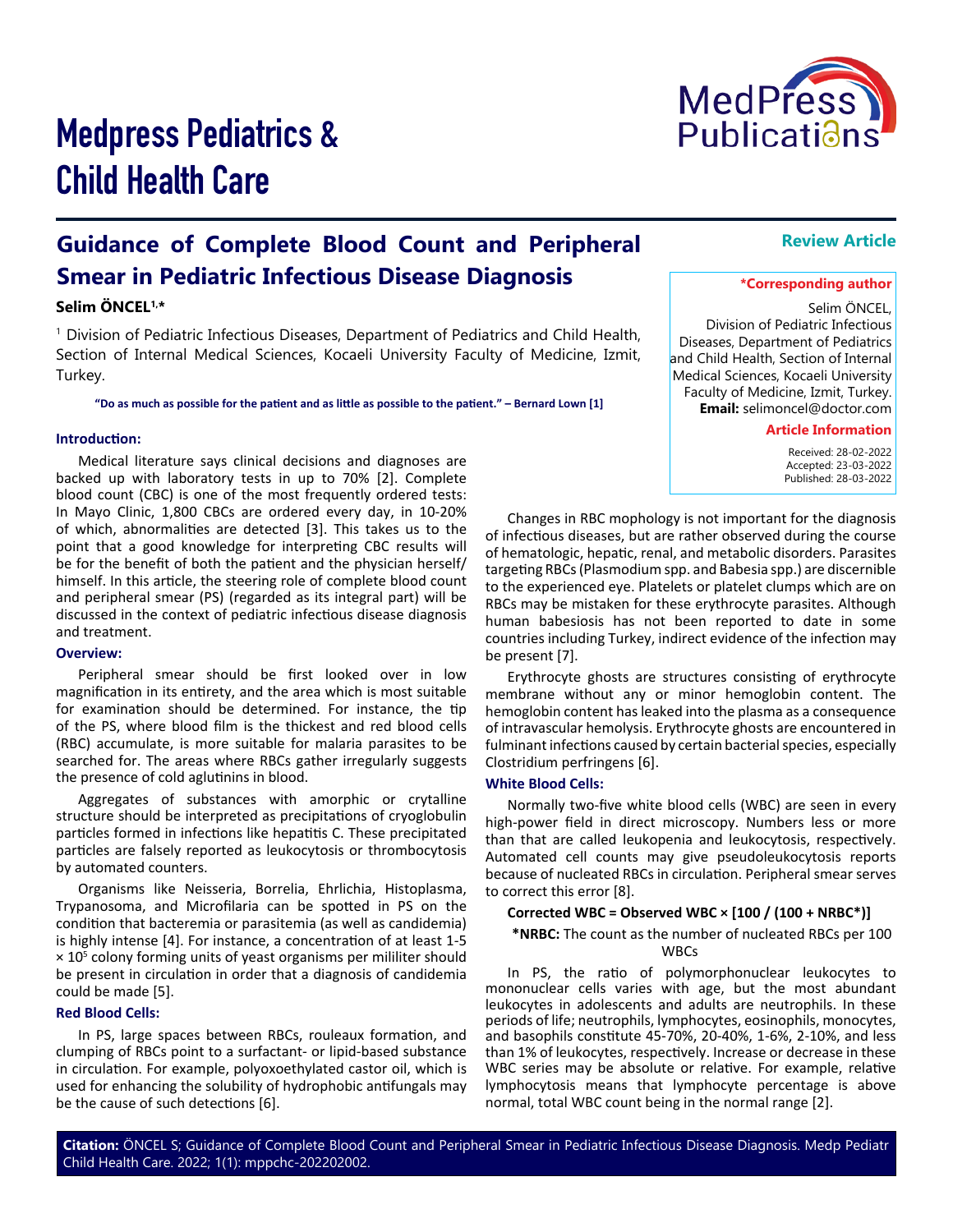Children less than five years of age have relative lymphocytosis, which is normal [9]. Other causes of relative lymphocytosis include acute viral infections, connective tissue disorders, thyrotoxicosis, and adrenocortical insufficiency. Leukemia, leukemic phase of lymphoma, infectious mononucleosis, hepatits, cytomegalovirus infection, pertussis, and chronic intracellular infections like tuberculosis and brucellosis are among the causes of absolute lymphocytosis [2].

Nuclei of mature neutrophils are made up of two-five segments/lobes, which are interconnected with a thin thread. Their cytoplasm is pale pink or colorless and contains azurophilic or specific granules [10]. Immature (young) neutrophils are called (from the oldest to the youngest) stab (band), metamyelocyte, myelocyte, promyelocyte, and myeloblast.

Myeloblasts are the precursors of granulocytes (neutrophils, eosinophils, and basophils). They have a basophilic cytoplasm. Their nuclei, which are round or oval, have two to five nucleoli, and have a thin and reticular chromatin structure.

Promyelocytes are a bit larger than myeloblasts and have primary granules in their cytoplasm. Nucleoli and chromatin structure are denser.

Myelocytes are smaller than promyelocytes. They have relatively more cytoplasm. Their round or oval nuclei have denser chromatin, and are devoid of nucleoli.

Metamyelocytes are differentiated from myelocytes with their indented nuclei.

In band forms, the nucleus is without segments and in the shape of a straight or curved stab.

One of the immunologic responses of human body to bacterial infections, especially pyogenic ones, is increasing the number of neutrophils (neutrophilia). Neutrophilia is observed not only in infections, but also in every sort of acute inflammation (e.g., myocardial infarction, burns, malignancy). If neutrophil count rises above 40,000/mL, this extent of neutrophilia is called leukemoid reaction. It is present in situations with acute inflammation, including infections. The differences between leukemia and leukemoid reaction are the cells in the latter, which are more mature than myelocytes and increased activity of alkaline phosphatase [11].

In severe infections, microbicide-containing granules inside neutrophil cytoplasm increase both in number and visibility. This is called toxic granulation [2]. Vacuolization should be dealt with similarly.

Döhle bodies are light-colored and peripherally-located structures in neutrophils. When seen, they provide a very sensitive finding for the presence of infectious or other inflammatory processes [6].

Normally, band neutrophils and metamyelocytes are expected not to exceed 8% and 0,5%, respectively, of total number of neutrophils. The term "left shift" is used for an increase of these percentages, which corresponds to a relative increase in neutrophil precursors mentioned above [2].

The opposite of left shift ("right shift") does exist. However this situation, which is recognizable by hypersegmentation of neutrophils (one neutrophil with an at least six-segmented nucleus or five-segmented nuclei in at least 5% of neutrophils), is an indication of noninfectious processes, such as megaloblastic anemia, iron deficiency anemia, or renal insufficiency [12].

Large lymphocytes with cytoplasmic granules are called large granular lymphocytes, which are essentially cytotoxic T lymphocytes or NK cells. On the other hand, reactive (activated) lymphocytes are cells that have large, indented, or irregular nuclei, and distinctive cytoplasm; they tend to gather around RBCs [2]. Immunophenotyping is a better method to recognize the type of lymphocytes and should be resorted to when necessary.

Epstein-Barr virus (EBV), is the most frequent cause of infectious mononucleosis cases, in which a marked atypical lymphocytosis is generally present. These atypical lymphocytes are often cytotoxic (CD8<sup>+</sup> ) T lymphocytes formed in response to EBV-infected B lymphocytes [13]. Atypical lymphocytes are found in abundance in the second and third week of EBV infection and may persist for up to two months in PS [5]. Human immunodeficiency virus, cytomegalovirus, herpesvirus type 6, adenovirus type 12, and Toxoplasma gondii may also lead to mononucleosis syndromes.

Monocytes are the largest cells in PS. They have a grayish blue cytoplasm with a ground-glass appearance. Their nuclei are large and their shapes are reminiscent of various objects, including horseshoe. Monocytosis is observed in chronic infections like tuberculosis, inflammatory disorders like Crohn's disease, and leukemia [2].

In severe sepsis caused by various organisms, including SARS-CoV-2, "critical green inclusion" bodies can be seen in neutrophils and monocytes. The patients, in whose blood these inclusions were detected, have passed away in days [14].

Eosinophils are involved in the tissue pathogenesis caused by parasitic helminth infections and atypical pneumonia caused by Chlamydia trachomatis [15]. Thus eosinophilia may be a clue for clinically relevant infections.

Basophils do not carry any significance in the diagnosis of infectious diseases.

## **Platelets:**

While infections, like any other inflammatory process that elevates serum interleukin levels (especially interleukin-6), may increase the circulating platelet count, they can also decrease it both due to effects on platelet production and platelet survival [16,17]. Thrombocytopenia in bacterial infections can occur as a part of sepsis with disseminated intravascular coagulation [17]. Patients with mild symptoms have a slightly increased platelet count, whereas thrombocytopenia is a hallmark of severe COVID-19 infections [18].

#### **References:**

- 1. Mardus A. Bernard Lown. Lancet 2021;397(10278):964 doi:10.1016/S0140-6736(21)00567-5.
- 2. [Adewoyin AS, Nwogoh B. Peripheral blood film a review.](https://www.ncbi.nlm.nih.gov/pmc/articles/PMC4415389/) [Ann Ib Postgrad Med. 2014 Dec;12\(2\):71-9. PMID: 25960697;](https://www.ncbi.nlm.nih.gov/pmc/articles/PMC4415389/) [PMCID: PMC4415389.](https://www.ncbi.nlm.nih.gov/pmc/articles/PMC4415389/)
- 3. [Tefferi A, Hanson CA, Inwards DJ. How to interpret and pursue](https://pubmed.ncbi.nlm.nih.gov/16007898/) [an abnormal complete blood cell count in adults. Mayo Clin](https://pubmed.ncbi.nlm.nih.gov/16007898/) [Proc. 2005;80\(7\):923-936. doi:10.4065/80.7.923.](https://pubmed.ncbi.nlm.nih.gov/16007898/)
- 4. [Fred HL, Hassan Y. Eyeing pathogens in the peripheral blood](https://pubmed.ncbi.nlm.nih.gov/10901765/) [film. Hosp Pract \(1995\). 1999;34\(9\):124-126. doi:10.1080/21](https://pubmed.ncbi.nlm.nih.gov/10901765/) [548331.1999.11443905.](https://pubmed.ncbi.nlm.nih.gov/10901765/)
- 5. [Branda JA, Ferraro MJ, Kratz A. Sensitivity of peripheral blood](https://pubmed.ncbi.nlm.nih.gov/17227130/) [smear review for the diagnosis of Candida fungemia. Arch](https://pubmed.ncbi.nlm.nih.gov/17227130/) [Pathol Lab Med. 2007;131\(1\):97-101. doi:10.5858/2007-131-](https://pubmed.ncbi.nlm.nih.gov/17227130/) [97-SOPBSR](https://pubmed.ncbi.nlm.nih.gov/17227130/)